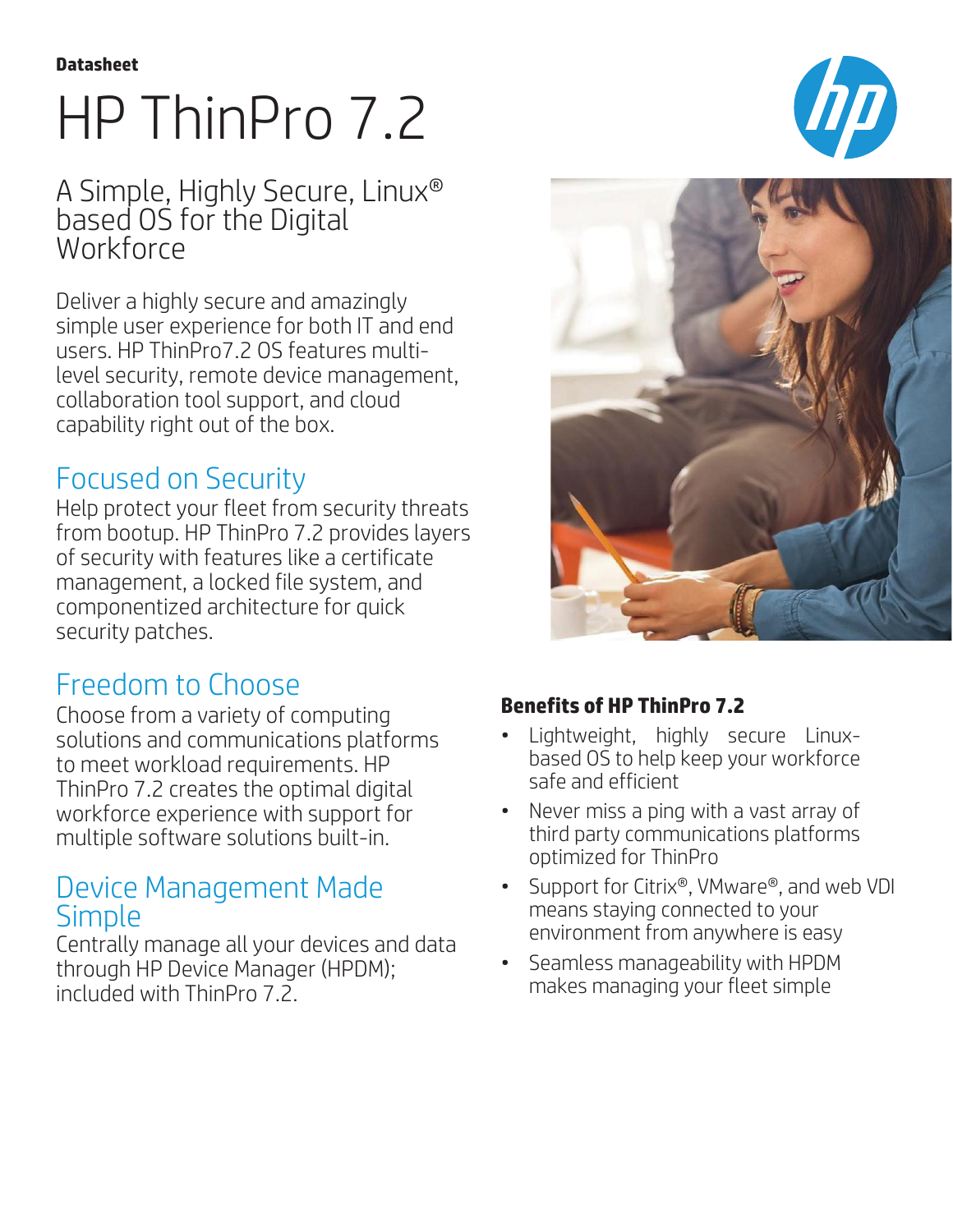# HP ThinPro 7.2

#### **Feature Description**

| <b>Features</b>                                  | ThinPro 7.1  | ThinPro 7.2  | <b>Descriptions</b>                                                                                                                                                                                                                                                          |  |
|--------------------------------------------------|--------------|--------------|------------------------------------------------------------------------------------------------------------------------------------------------------------------------------------------------------------------------------------------------------------------------------|--|
| HPDM 4.7 Support                                 | $\checkmark$ | ✓            | HP Device Manager offers an array of robust features<br>and an intuitive user interface to make managing thin<br>clients simple and providing a powerful console built for<br>scale.                                                                                         |  |
| HPDM 5.0 Support                                 | $\checkmark$ | $\checkmark$ |                                                                                                                                                                                                                                                                              |  |
| Citrix Workspace & Apps                          | ✓            |              | Citrix builds the highly secure, unified digital workspace<br>technology that helps organizations unlock human<br>potential and deliver a consistent workspace experience<br>wherever work needs to get done.                                                                |  |
| <b>VMware Horizon View</b>                       | ✓            |              | VMware offers a breadth of digital solutions that powers<br>apps, services, and experiences that enable<br>organizations to deliver superb customer service and<br>empower employees.                                                                                        |  |
| <b>Unified Communications</b><br>Support         | ✓            | $\checkmark$ | For customers who value virtual collaboration and<br>communication, ThinPro OS supports Microsoft Teams,<br>Zoom, Cisco WebEx, and Avaya optimization for Citrix<br>and VMWare to provide a seamless experience to end-<br>users without overloading the internet bandwidth. |  |
| PC Converter Solution                            | ✓            | ✓            | The HP ThinPro PC Converter solution transforms<br>existing devices into highly secure, Linux®-based HP<br>Thin Clients to make the most of existing PCs with<br>enhanced security and robust managing system.                                                               |  |
| BIOS Settings & Flashing<br>Tool                 | $\checkmark$ | $\checkmark$ | For customers who value manageability, this feature<br>provides a BIOS management option that allows<br>customers to modify settings and update the BIOS.                                                                                                                    |  |
| Virtual Network<br>Computing (Remote<br>Utility) | ✓            | ✓            | For customers who value manageability, this feature<br>provides shadow capability that allows customers to<br>remotely control desktops by using HPDM and other<br>VNC clients.                                                                                              |  |
| ThinUpdate/EasyUpdate                            |              |              | These software depots allow customers to easily<br>reimage or update the OS and its software by providing<br>OS images, service packs, add-ons' installation, and<br>updates.                                                                                                |  |
| Kiosk Mode Support                               | ✓            |              | ThinPro OS allows IT to fully customize and control the<br>functionalities of a local thin client to deliver a seamless<br>kiosk experience to the end-user.                                                                                                                 |  |
| Single Sign-On                                   | ✔            |              | This feature is an authentication scheme that provides<br>customers with ease of use and a layer of security by<br>logging in without entering ID and password multiple<br>times.                                                                                            |  |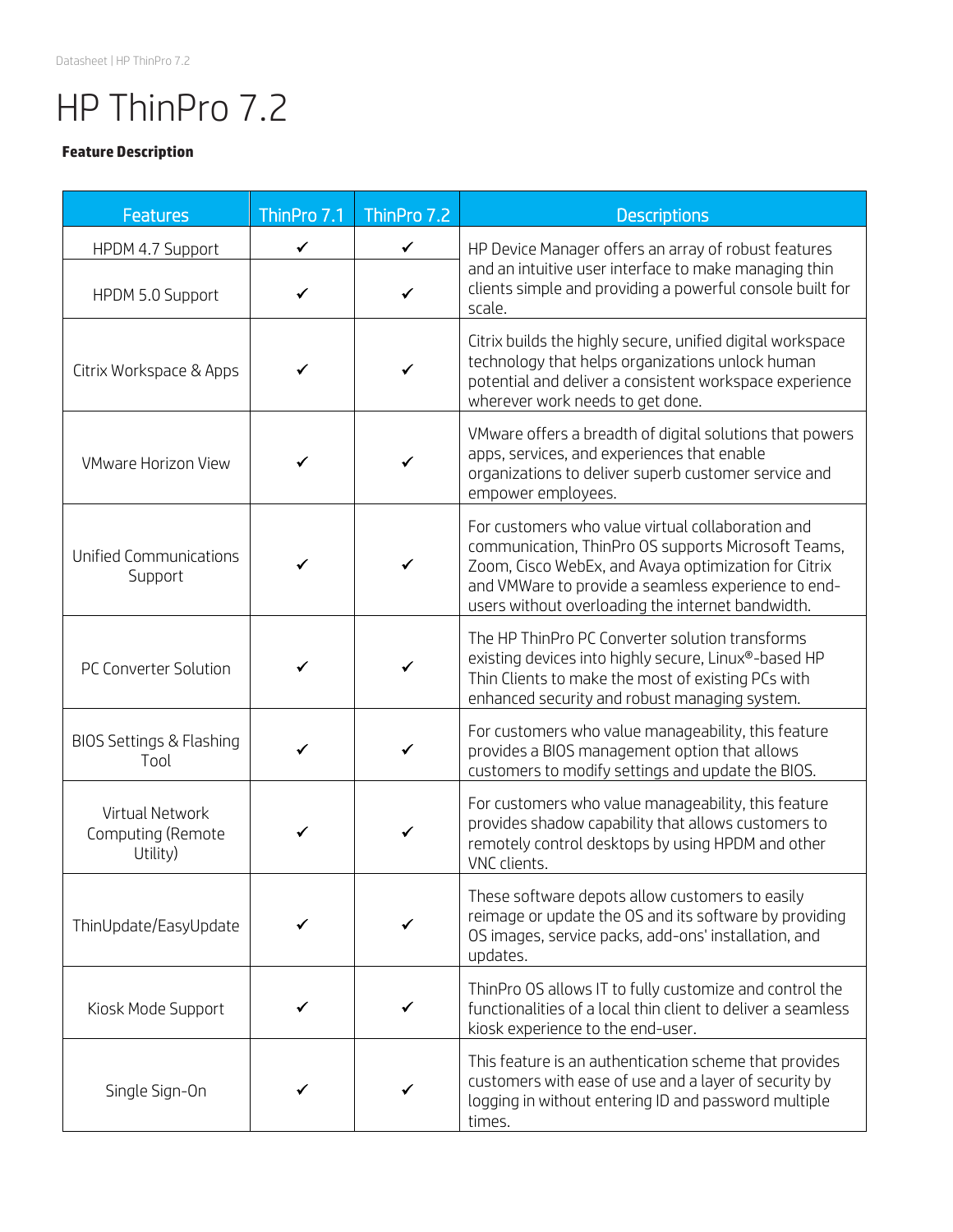| <b>Features</b>                                                    | ThinPro 7.1 | ThinPro 7.2  | <b>Descriptions</b>                                                                                                                                                                                                                                                       |  |
|--------------------------------------------------------------------|-------------|--------------|---------------------------------------------------------------------------------------------------------------------------------------------------------------------------------------------------------------------------------------------------------------------------|--|
| H.264                                                              | ✓           | ✓            | For customers who value versatility, H.264 enablement<br>allows customers to read one of the most commonly<br>used formats of recording, encoding, and decoding video<br>content used by popular clients such as Citrix and<br>VMWare.                                    |  |
| Simple Certificate<br><b>Enrollment Protocol</b><br>(SCEP) Manager | ✓           | $\checkmark$ | For customers who value manageability, this feature<br>provides the ability to update certificates that allow<br>customers to auto-enroll or renew certificates from a<br>certificate authority with ease by using the SCEP<br>Manager.                                   |  |
| Azure Virtual Desktop<br>(AVD) Add-on                              |             | ✓            | For customers who value flexibility, this feature provides<br>a connection option that allows customers to have a<br>Windows experience on a Thin Client running ThinPro<br>OS.                                                                                           |  |
| SecureBoot                                                         |             | ✓            | For customers who value security, this feature provides<br>a secured boot experience that allows customers to<br>benefit from additional layers of security by signed<br>bootloader, kernels, and modules.                                                                |  |
| Componentized<br>Architecture                                      |             | ✓            | For customers who value flexibility, componentization<br>allows customers to customize, remove, and reinstall<br>system components to reduce the image size or<br>increase security by using the component manager.                                                       |  |
| Display Scaling                                                    |             | ✓            | For customers who need support for the scalable<br>resolution, this feature allows customers to adapt to<br>different display sizes by the Look-and-Feel option.                                                                                                          |  |
| Common Configuration                                               |             | $\checkmark$ | For customers who value convenience, this feature<br>provides a common configuration experience that allows<br>customers to apply a policy with ease by HP Device<br>Manager and the ability to configure the same settings<br>using the same interface regardless of OS. |  |
| Device Profile                                                     |             | ✓            | For customers who value convenience, this feature<br>provides a custom configuration that allows customers<br>to easily set a profile by using the profile editor.                                                                                                        |  |
| H.265                                                              |             | ✓            | For customers who value performance, because of<br>h.265's data compression, it allows customers to use<br>less network bandwidth than normally consumed while<br>playing a video.                                                                                        |  |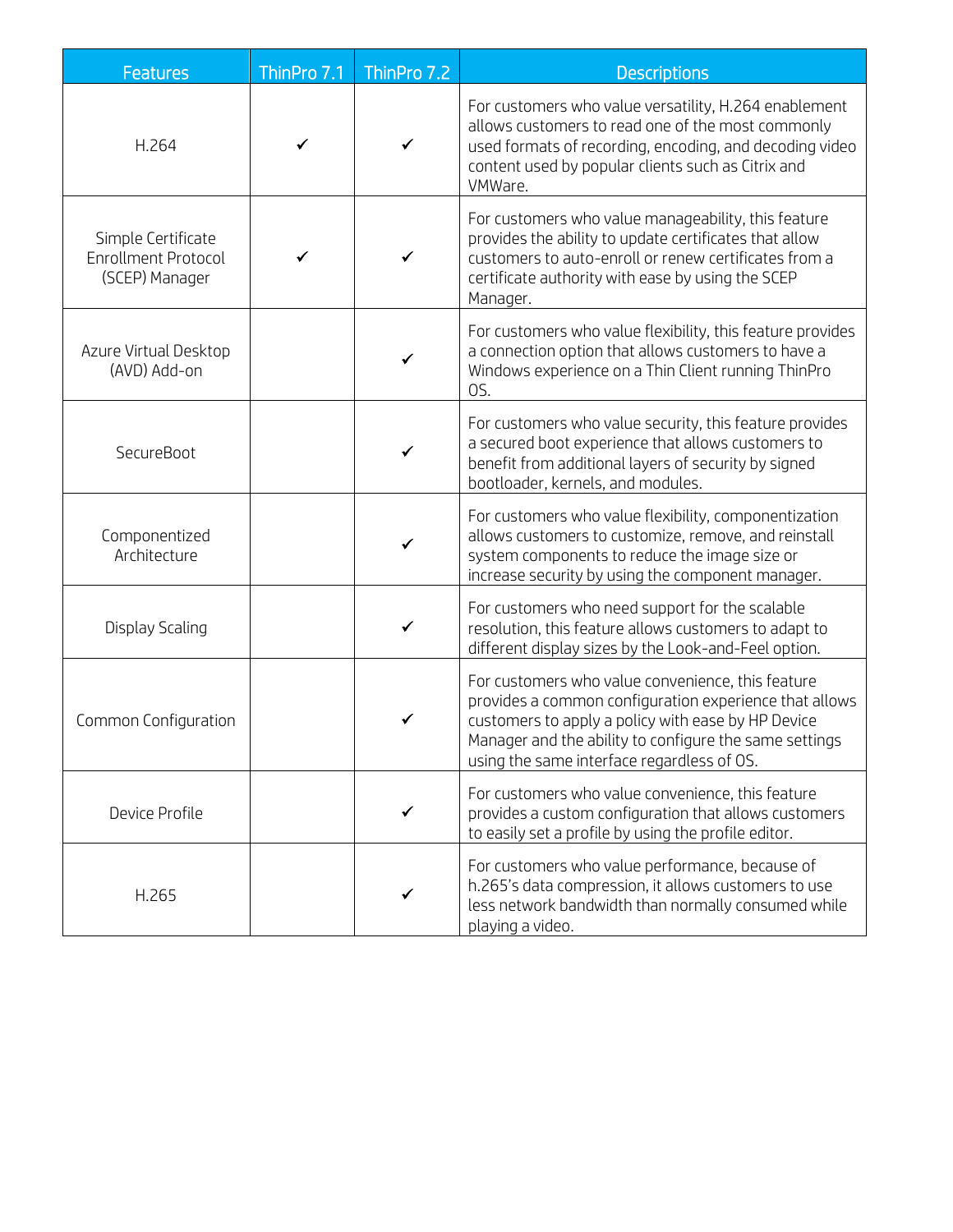|             | <b>GENERAL AVAILABLE ON WEBPAGE</b> | <b>END OF LIFE</b> |
|-------------|-------------------------------------|--------------------|
| ThinPro 7.1 | 03/2019                             | 12/2021            |
| ThinPro 7.2 | 02/2021                             | 04/2023            |
| ThinPro 8.0 | H1 2022                             | TBD                |

#### **Specifications**

| OS Version                         | HP ThinPro 7.2                                                                                           |
|------------------------------------|----------------------------------------------------------------------------------------------------------|
| Device Management<br>Compatibility | HPDM 5.x; HPCEM                                                                                          |
| Supported HW Platforms             | t240, t420, t430, t530, t540, t628, t630, t638, t640, t730, t740, mt21, mt22, mt32, mt45, mt46           |
| 3rd party software                 | Citrix <sup>®</sup> Workspace & Apps<br>VMware Horizon® View™                                            |
| Supported Languages                | English, German, Spanish, French, Japanese, Korean, Russian, Chinese (Simplified), Chinese (Traditional) |
| Software License                   | $1:1:\infty$<br>(1 License on 1 Device Forever)                                                          |

#### **ThinPro/3rd party software Compatibility**

| <b>CLIENTS</b>                       | <b>VERSIONS</b>                   | THINPRO 7.1  | THINPRO 7.2  |
|--------------------------------------|-----------------------------------|--------------|--------------|
| Citrix <sup>®</sup> Workspace & Apps | 18.10.0hp1d                       | $\checkmark$ |              |
|                                      | 19.03.0hp1a                       | $\checkmark$ |              |
|                                      | 19.06.0hp1a                       | $\checkmark$ |              |
|                                      | 19.06.0hp2d                       | ✓            |              |
|                                      | 19.10.0hp1a                       | $\checkmark$ |              |
|                                      | 19.12.0hp1c                       | ✓            |              |
|                                      | 20.06.hp1f                        | $\checkmark$ | $\checkmark$ |
|                                      | 20.12.hp1b                        | ✓            | ✓            |
|                                      | 21.02.hp1b                        |              | ✓            |
|                                      | 21.06.hp1a                        |              | $\checkmark$ |
|                                      | 5.0.0hp1d                         | $\checkmark$ |              |
|                                      | 5.0.0hp1e                         | ✓            |              |
|                                      | 5.1.0hp1b                         | $\checkmark$ |              |
| VMware Horizon <sup>®</sup> View™    | 5.2.0hp1c                         | ✓            |              |
|                                      | 5.3.0hp1b                         | $\checkmark$ |              |
|                                      | 2006.8 hp1d                       | $\checkmark$ |              |
|                                      | $5.5.0$ hp1c                      | ✓            |              |
|                                      | 2012hp1c                          | ✓            | $\checkmark$ |
|                                      | 2103hp1b                          |              | $\checkmark$ |
|                                      | 2103hp1b                          |              |              |
|                                      | $2106 - 8.3.0 - 18251983 - 60112$ |              |              |